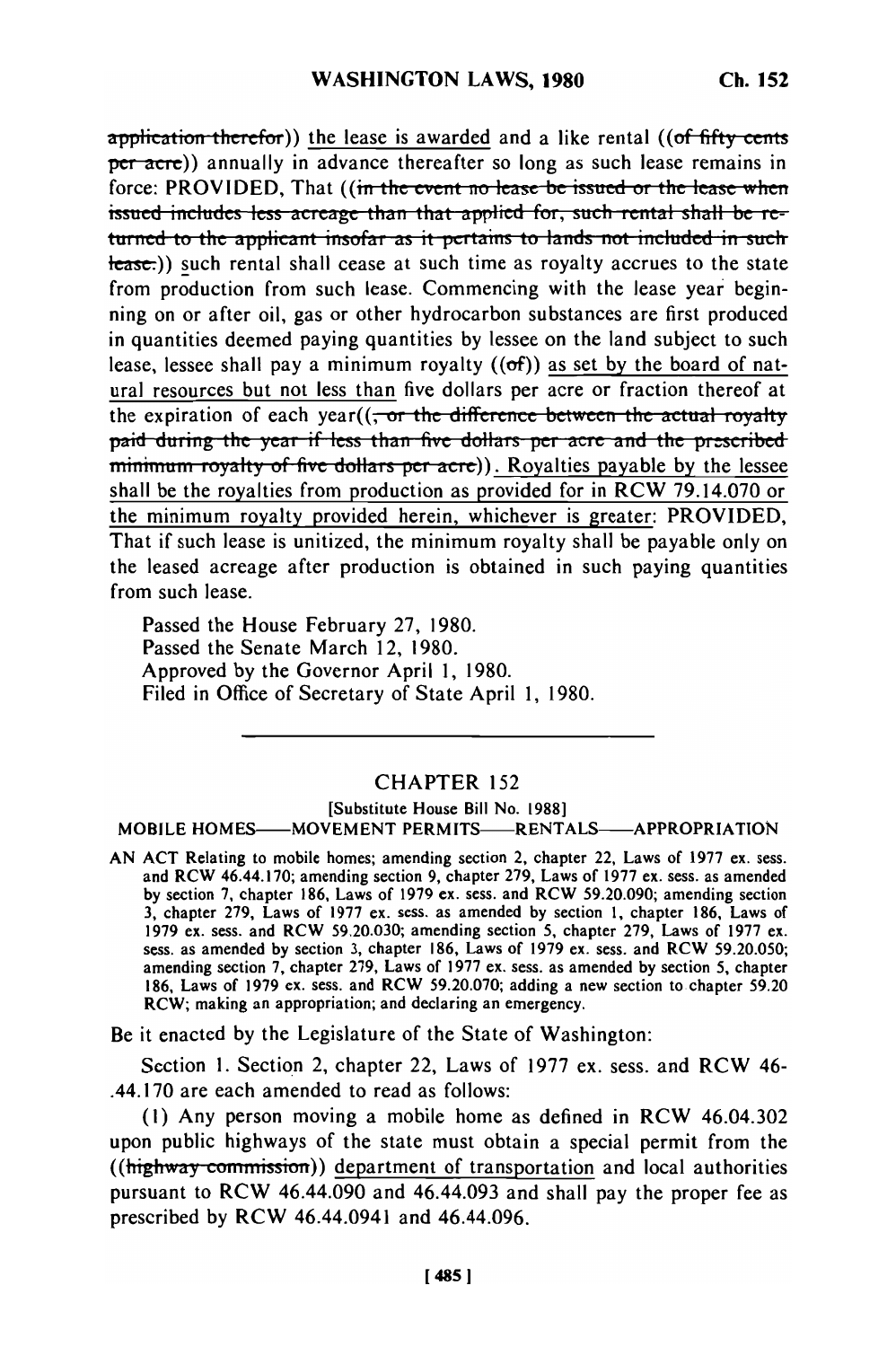(2) A special permit issued as provided in subsection **(1)** of this section for the movement of any mobile home shall not be valid until the county treasurer of the county in which the mobile home is located shall endorse or attach thereto his certificate that all property taxes due upon the mobile home being moved have been satisfied: PROVIDED, That endorsement or certification **by** the county treasurer is not required when a mobile home is to enter the state or is being moved from a manufacturer or distributor to a

retail sales outlet or directly to the purchaser's designated location or between retail and sales outlets. It shall be the responsibility of the owner of the mobile home or his agent to obtain such endorsement from the county treasurer.

**(3)** Nothing herein should be construed as prohibiting the issuance of vehicle license plates for a mobile home, but no such plates shall be issued unless the mobile home for which such plates are sought has been listed for property tax purposes in the county in which it is principally located and the appropriate fee for such license has been paid.

(4) The ((state highway commission)) department of transportation and local authorities are authorized to adopt reasonable rules for implementing the provisions of this section.

Sec. 2. Section 9, chapter 279, Laws of **1977** ex. sess. as amended by section **7,** chapter 186, Laws of 1979 ex. sess. and RCW 59.20.090 are each amended to read as follows:

**(1)** Unless otherwise agreed rental agreements shall be for a term of one year. Any rental agreement of whatever duration shall be automatically renewed ((for an additional six-month term or)) for the term of the original rental agreement, ((whichever is shorter)) unless:

(a) A different specified term is agreed upon; or

(b) The landlord serves notice of termination without cause upon the tenant prior to the expiration of the rental agreement: PROVIDED, That under such circumstances, at the expiration of the prior rental agreement the tenant shall be considered a month-to-month tenant upon the same terms as in the prior rental agreement until the tenancy is terminated.

(2) A landlord seeking to increase the rent upon expiration of the term of a rental agreement of any duration shall notify the tenant in writing three months prior to the effective date of any increase in rent: PROVID-**ED,** That if a landlord serves a tenant with notice of a rental increase at the same time or subsequent to serving the tenant with notice of termination without cause, such rental increase shall not become effective until the date the tenant is required to vacate the leased premises pursuant to the notice of termination or three months from the date notice of rental increase is served, whichever is later.

(3) A tenant shall notify the landlord in writing one month prior to the expiration of a rental agreement of an intention not to renew.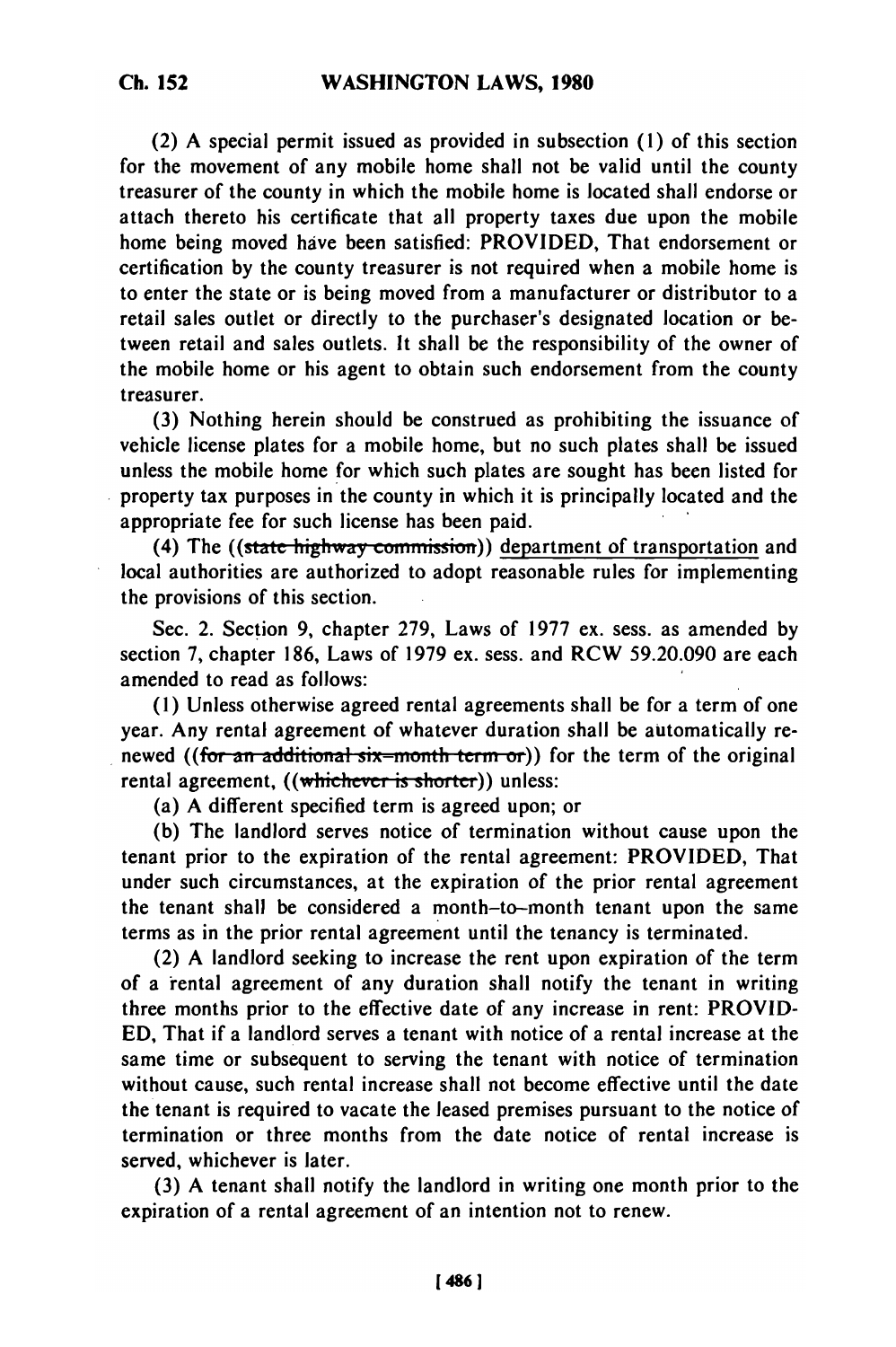(4) (a) The tenant may terminate the rental agreement upon thirty days written notice whenever a change in the location of the tenant's employment requires a change in his residence, and shall not be liable for rental following such termination unless after due diligence and reasonable effort the landlord is not able to rent the mobile home lot at a fair rental. If the landlord is not able to rent the lot, the tenant shall remain liable for the rental specified in the rental agreement until the lot is rented or the original term ends;

(b) Any tenant who is a member of the armed forces may terminate a rental agreement with less than thirty days notice if he receives reassignment orders which do not allow greater notice.

Sec. 3. Section 3, chapter 279, Laws of 1977 ex. sess. as amended by section 1, chapter 186, Laws of 1979 ex. sess. and RCW 59.20.030 are each amended to read as follows:

For purposes of this chapter:

**(1)** "Landlord" means the owner of a mobile home park and includes the agents of a landlord;

(2) "Mobile home lot" means a portion of a mobile home park designated as the location of one mobile home and its accessory buildings, and intended for the exclusive use as a primary residence by the occupants of that mobile home;

(3) "Mobile home park" means any real property which is rented or held out for rent to others for the placement of two or more mobile homes for the primary purpose of production of income, except where such real property is rented or held out for rent for seasonal recreational purpose only and is not intended for year-round occupancy;

(4) "Tenant" means any person, except a transient, who rents a mobile home lot;

(5) "Transient" means a person who rents a mobile home lot for a period of less than one month for purposes other than as a primary residence.

Sec. 4. Section 5, chapter 279, Laws of 1977 ex. sess. as amended by section 3, chapter 186, Laws of 1979 ex. sess. and RCW 59.20.050 are each amended to read as follows:

(1)  $((\Theta n \text{ and after September 21, 1977}))$  No landlord may offer a mobile home lot for rent to anyone without offering  $((to a \n<sub>prospective</sub> tenant))$ a written rental agreement for a term of one year or more. No landlord may offer to ((a tenant or prospective tenant)) anyone any rental agreement for a term of one year or more for which the monthly rental is greater, or the terms of payment or other material conditions more burdensome to the tenant, than any month-to-month rental agreement also offered to such tenant or prospective tenant.  $((A \text{ prospective team}))$  Anyone who desires to occupy a mobile home lot for other than a term of one year or more may have the option to be on a month-to-month basis but must waive, in writing, the right to such one year or more term: PROVIDED, That no waiver shall be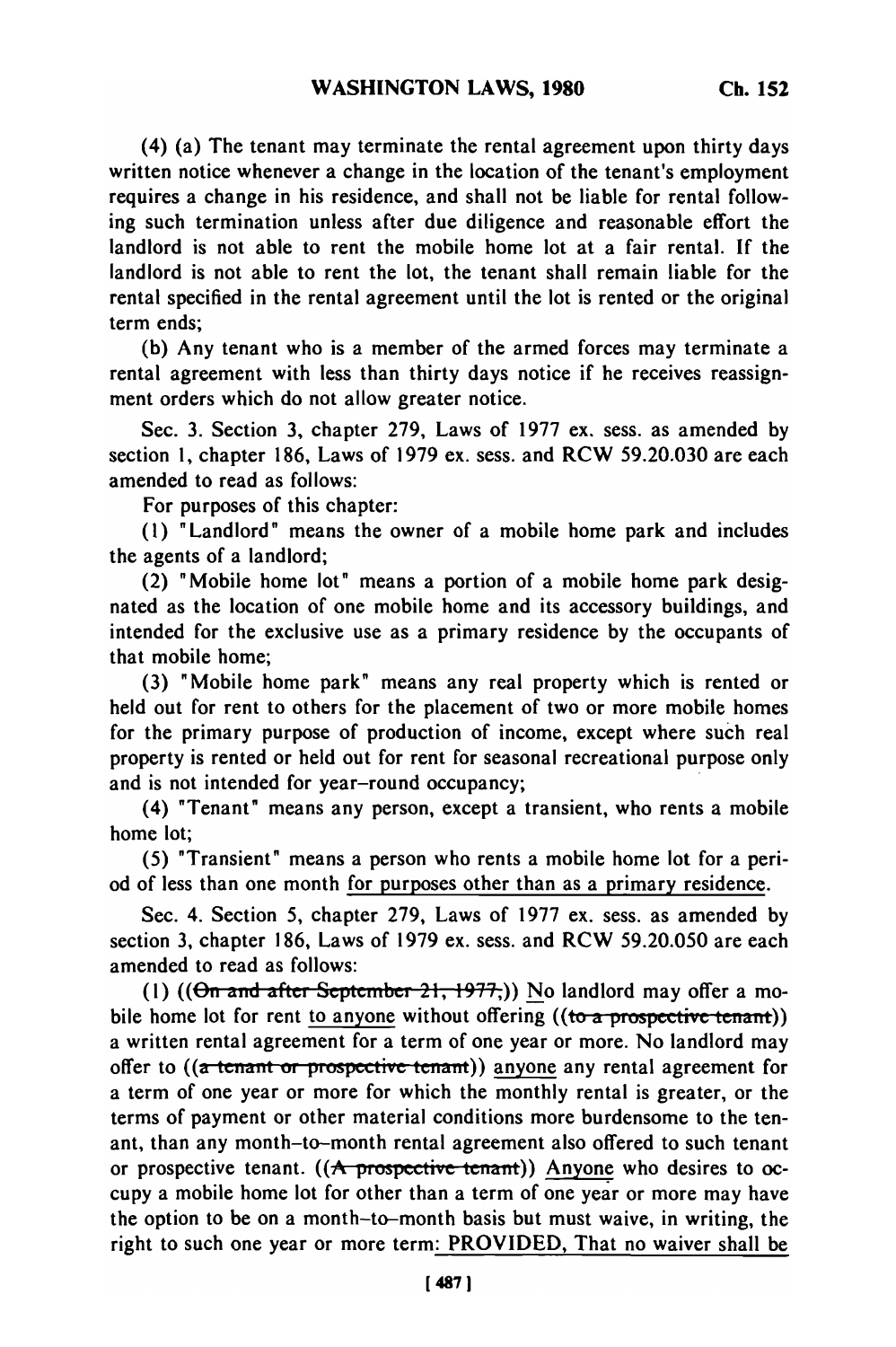valid for a period of more than one year and upon the expiration of any waiver the landlord shall again offer the tenant a term of one year or more. ((Except pursuant to such waiver,)) No landlord shall allow a mobile home to be moved into a mobile home park in this state until a written rental agreement has been signed by ((the landlord and the tenant and a copy provided for the tenant)) and is in the possession of the parties: PROVID-**ED,** That if the landlord allows the tenant to move a mobile home into a mobile home park without obtaining a written rentdl agreement for a term of one year or more, or a written waiver of the right to a one-year term or more, the term of the tenancy shall be deemed to be for one year from the date of occupancy of the mobile home lot;

(2) The requirements of subsection (I) of this section shall not apply if:

(a) The mobile home park or part thereof has been acquired or is under imminent threat of condemnation for a public works project, or

(b) An employer-employee relationship exists between a landlord and tenant;

(3) The provisions of this section shall apply to any tenancy  $((\text{in}{\text{exis}}$ tence prior to September  $21$ ,  $1977$ ,)) upon expiration of the term of any oral or written rental agreement governing such tenancy.

Sec. 5. Section 7, chapter 279, Laws of 1977 ex. sess. as amended by section 5, chapter 186, Laws of 1979 ex. sess. and RCW 59.20.070 are each amended to read as follows:

A landlord shall not:

(I) Deny any tenant the right to sell such tenant's mobile home within a park or require the removal of the mobile home from the park solely because of the sale thereof: PROVIDED, That:

(a)  $((A))$  Any rental agreement  $((for a fixed term))$  shall be assignable by the tenant to any person to whom he sells or transfers title to the mobile home, subject to the approval of the landlord after fifteen days' written notice of such intended assignment;

(b) The assignee of the rental agreement shall assume all the duties and obligations of his assignor for the remainder of the term of the rental agreement unless, by mutual agreement, a new rental agreement is entered into with the landlord; and

(c) The landlord shall approve or disapprove of the assignment of a rental agreement on the same basis that the landlord approves or disapproves of any new tenant;

(2) Restrict the tenant's freedom of choice in purchasing goods or services but may reserve the right to approve or disapprove any exterior structural improvements on a mobile home lot: PROVIDED, That door-to-door solicitation in the mobile home park may be restricted in the rental agreement;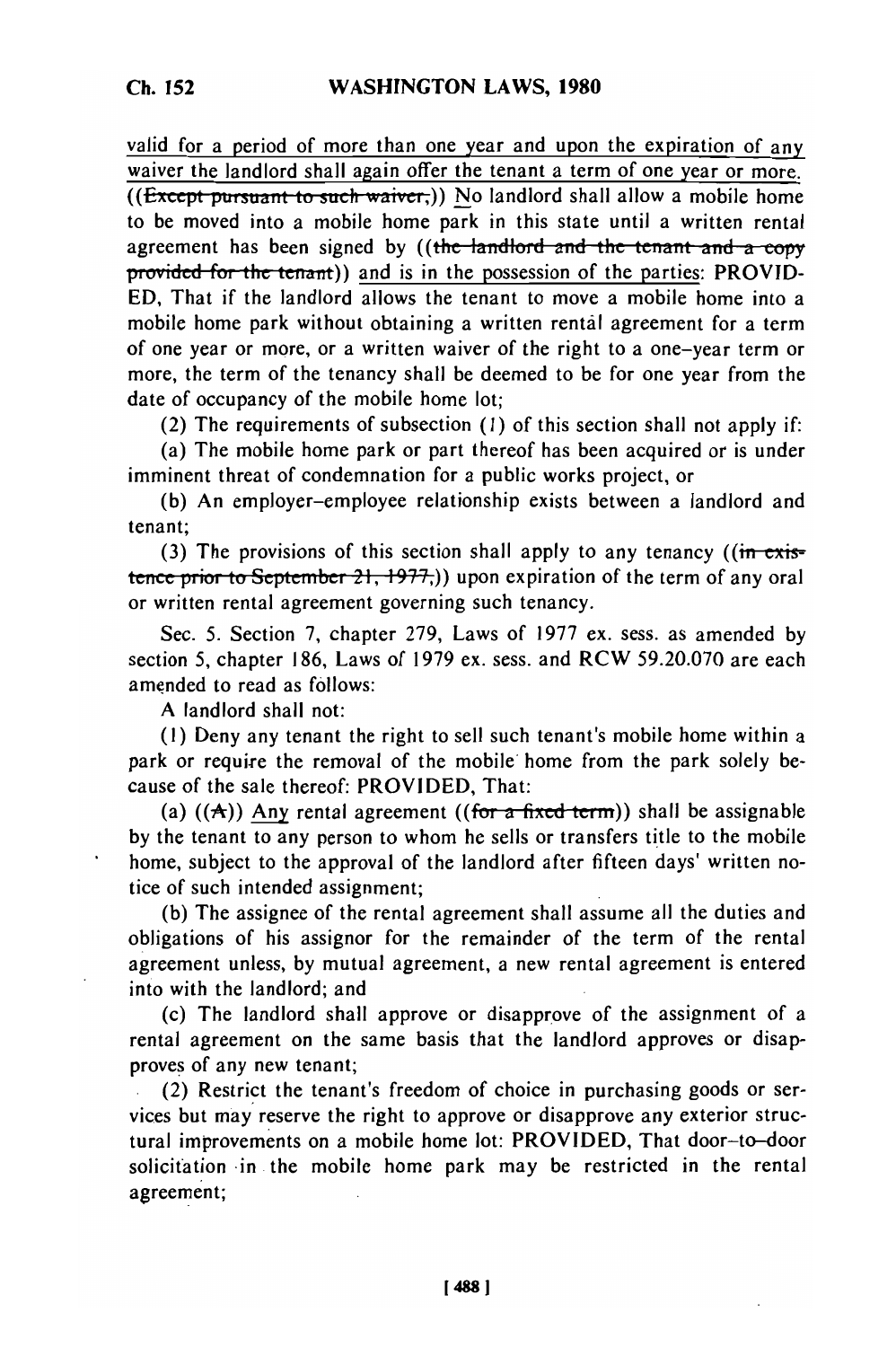**(3)** Prohibit meetings by tenants of the mobile home park to discuss mobile home living and affairs, conducted at reasonable times and in an orderly manner on the premises, nor penalize any tenant for participation in such activities:

(4)  $((a+1))$  Evict a tenant, terminate a rental agreement, decline to renew a rental agreement, increase rental or other tenant obligations, decrease services, or modify park rules in retaliation for any of the following actions on the part of a tenant taken in good faith:

 $((\overrightarrow{ii}))$  (a) Filing a complaint with any state, county, or municipal governmental authority relating to any alleged violation by the landlord of an applicable statute, regulation, or ordinance;

 $((\text{iii}))$  (b) Requesting the landlord to comply with the provision of this chapter or other applicable statute, regulation, or ordinance of the state, county, or municipality;

 $((\overrightarrow{tii}))$  (c) Filing suit against the landlord for any reason;

 $((**(iv)**))$  (d) Participation or membership in any homeowners association or group;

**(((b) In determining whether an action by a landlord is retaliatory, the presumptions set forth in RCW-59.18.250 shall apply;)) or** 

**(5)** Charge to any tenant a utility fee in excess of actual utility costs.

NEW SECTION. Sec. 6. There is added to chapter 59.20 RCW a new section to read as follows:

Initiation by the landlord of any action listed in RCW 59.20.070(4) within one hundred twenty days after a good faith and lawful act by the tenant or within one hundred twenty days after any inspection or proceeding of a governmental agency resulting from such act, shall create a rebuttable presumption affecting the burden of proof, that the action is a reprisal or retaliatory action against the tenant: PROVIDED, That if the court finds that the tenant made a complaint or report to a governmental authority within one hundred twenty days after notice of a proposed increase in rent or other action in good faith by the landlord, there is a rebuttable presumption that the complaint or report was not made in good faith: PRO-VIDED FURTHER, That no presumption against the landlord shall arise under this section, with respect to an increase in rent, if the landlord, in a notice to the tenant of increase in rent, specifies reasonable grounds for said increase, which grounds may include a substantial increase in market value due to remedial action under this chapter. In any action or eviction proceeding where the tenant prevails upon his claim or defense that the landlord has violated this section, the tenant shall be entitled to recover his costs of suit, including a reasonable attorney's fee, and where the landlord prevails upon his claim he shall be entitled to recover his costs of suit, including a reasonable attorney's fee: PROVIDED FURTHER, That neither party may recover attorney's fees to the extent that their legal services are provided at no cost to them.